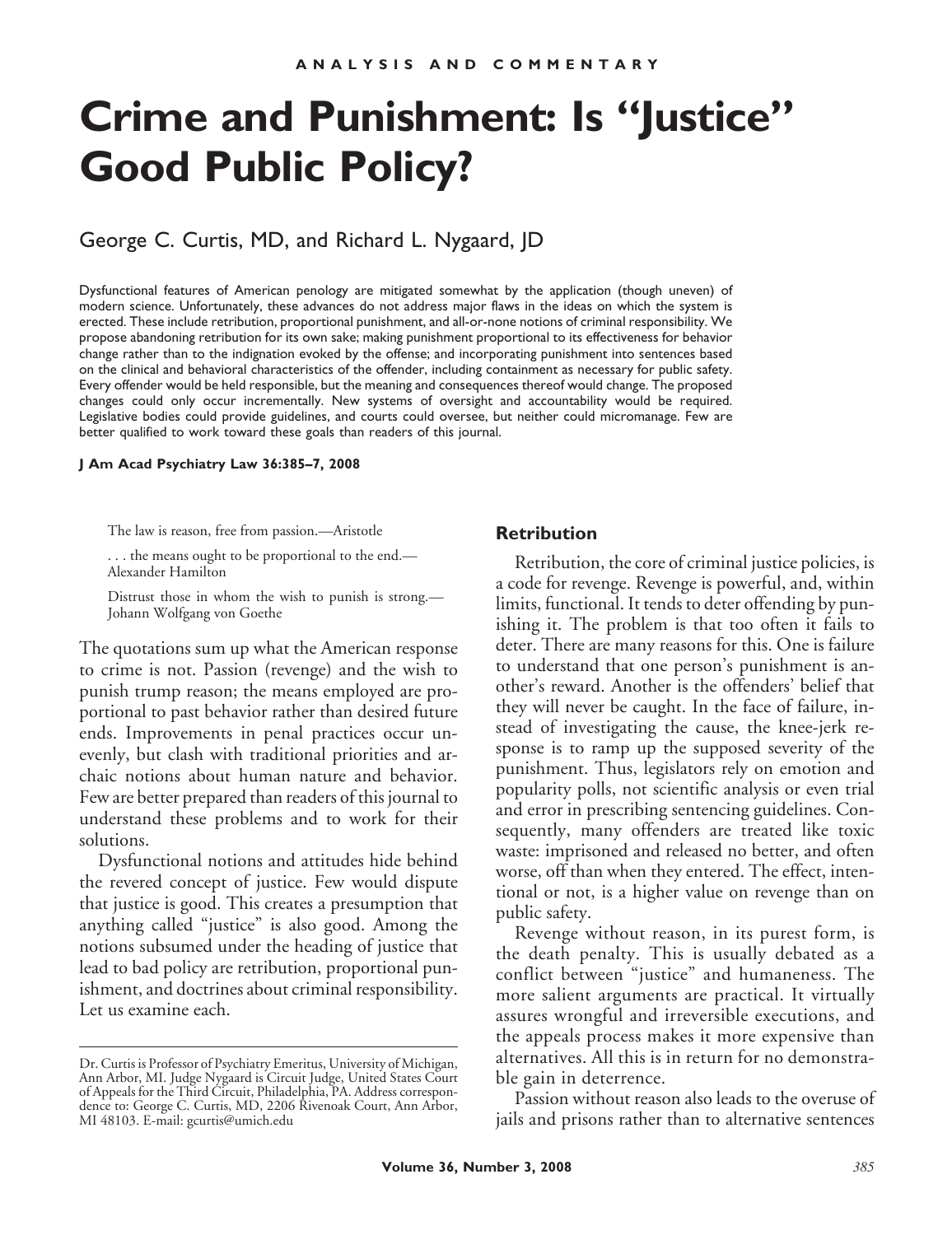that may be equally or more effective. Ill-advised "three strikes" laws further aggravate the already out of control overcrowding of jails and prisons.

# **Proportionality**

At least since the Code of Hammurabi (circa 1750 BC), proportional punishment (an eye for an eye, let the punishment fit the crime, for example) has been the main restraint on excesses. Proportionality would make better sense if applied to future ends rather than to indignation over past events. Public safety would be better served by scientifically sound sentences unpleasant enough to deter and including rehabilitation for behavioral change when possible and containment when not. Study of outcomes could begin to yield predictions of what sentences are likely to be effective.

# **Responsibility**

Criminal responsibility is assumed to appear full blown at various levels of mental or neurological health or illness, age, or IQ. Multiple definitions of thresholds bear little or no relationship to clinical or scientific reality or to threat level. In the occasional high-profile case, they become a cause for legal and mental health professionals to think poorly of each other and of the public to think poorly of both. The insanity defense, probably the most frequent basis for claiming nonresponsibility, is fortunately still invoked so rarely and succeeds so rarely that the practical effect is small. However, it exposes the archaic assumptions about human behavior that underlie crime policy.

These assumptions are based first on introspection and common sense but gain intellectual currency through the speculations of Descartes and the ancient Greeks. According to these notions, the mind is ethereal, nonmaterial, and identical with consciousness. The ethereal domain is ruled by reason, free will, choice, and calculated self-interest. Some laws of nature obviously operate there, but the assumed extent is murky.

Though Freud is now remembered mainly for his mistakes, he was right in his core contention that consciousness is merely the tip of the mental iceberg. Joseph LeDoux summarized the state of modern neurobehavioral science on this point as follows: ". . . unconscious processing is the rule rather than the exception throughout evolution" (Ref. 1, p 71).

Beneath the tip of the iceberg are nondeclarative memories, expectations, information processing, emotions, and temperamental predispositions that push conscious thought and actions into deeply worn channels. They regulate what one notices or ignores, forgets or remembers, and believes to have been seen or heard. Out-of-awareness processes are not always irrational, but they are usually less accurate, and they trump conscious rational ones far more often than is commonly appreciated. Whether anything will be left over for "free will" after all this is understood is anyone's guess. Debates about psychic determinism echo old ones about predestination.

# **Risk and Causation**

Crime, poverty, child abuse and neglect, mental and personality disorders, and substance use disorders form an interlocking network of risk factors. These are realms in which nonconscious processes trump conscious rational ones with especial frequency. Risk factors are not necessarily causes, but if they are not causes themselves, they indicate that there are causes at work.

Some conflate understanding the causes of behavior with excusing it. Cause and effect are facts of nature and not subject to human preference. Whether and when to excuse is a policy decision, entirely subject to human preference.

What might replace the dysfunctional elements of traditional criminal justice? Wexler and Winnick<sup>2</sup> go part way with their proposals for therapeutic jurisprudence, holding that law can be either therapeutic or anti-therapeutic and should seek to enhance the welfare of society by achieving practical results, but only when other things (apparently justice, liberty, and autonomy) are equal. Their proposals leave traditional foundational assumptions intact. They consider practical results desirable, but not the top priority.

Despite underlying traditional assumptions, scattered and uneven positive changes do take place. They include drug and mental health courts, community correction programs, drug and mental health treatment in jails and prisons, support programs for integrating released inmates into the community, educational and vocational training, anger management training, victim reconciliation programs, and more. However, these are all grafted onto and often clash with tradition and with the firewall between punishment and treatment.